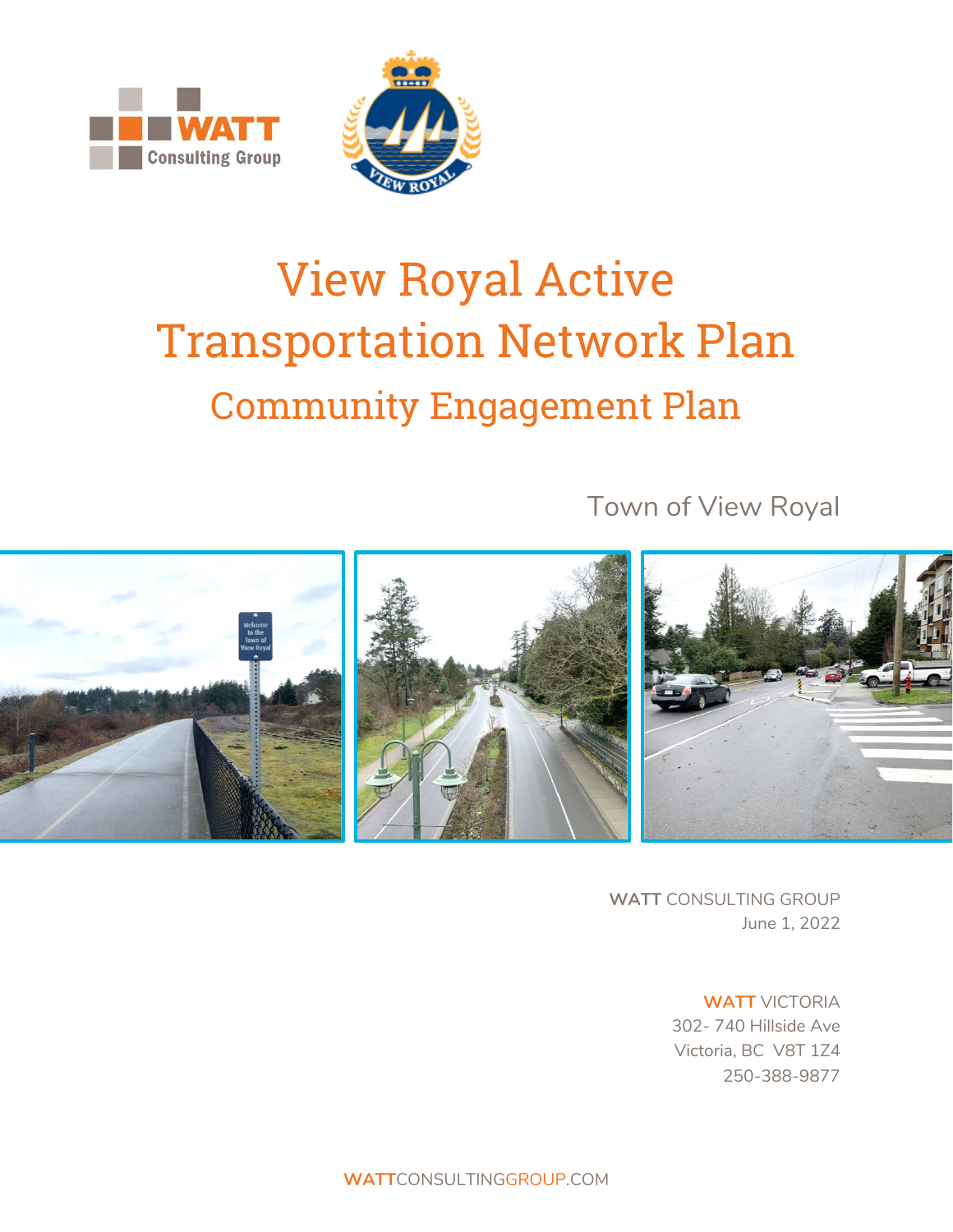

# **1.0 INTRODUCTION**

The Town of View Royal has retained WATT Consulting Group (WATT) to undertake its first ever Active Transportation Network Plan (ATNP). The ATNP will support community-specific active transportation networks that are safe, accessible, and convenient for all ages and abilities. It will establish a set of strategies to improve options for active transportation within the Town.

The plan will recommend critical infrastructure improvements, policies, and educational initiatives to encourage all active modes of transportation within and through the community, emphasizing and augmenting the regional connections to the Galloping Goose and E&N Rail Trail networks that traverse through the Town. Active transportation safety is a project priority. In addition, stakeholder and public engagement is a key component in developing the ATNP to ensure that the final recommendations are reflective of the needs and priorities of View Royal residents.

## **1.1 Active Transportation Network Plan Project Goals**

In alignment with the Town's original Request for Proposal, the project goals include:

- **•** Create a dynamic ATNP to direct efforts to accommodate a diverse group of stakeholders and public interests.
- **•** Collect and review traffic/cycling/pedestrian data, existing infrastructure, pedestrian and cycling service levels and current transportation policies and programs.
- **•** Development of a stakeholder and public engagement process to gather feedback on transportation priorities and areas of concern.
- **•** Develop potential options to address active transportation concerns, based on a review of existing transportation systems, as well as the consultation process.
- **•** Prepare a project specific budget that supports active transportation projects.
- Complete the ATNP

## **1.2 Purpose of Engagement Plan**

The overall objectives of the community engagement process are as follows:

- **•** Provide opportunities for all residents and businesses, including those typically underrepresented, to provide input and ideas to the development of the ATNP;
- **EXT** Increase understanding, awareness, and support of active transportation through engagement activities that focus on understanding local context, information sharing and education and promotion; and
- Show the community how their input helps to shape project outcomes.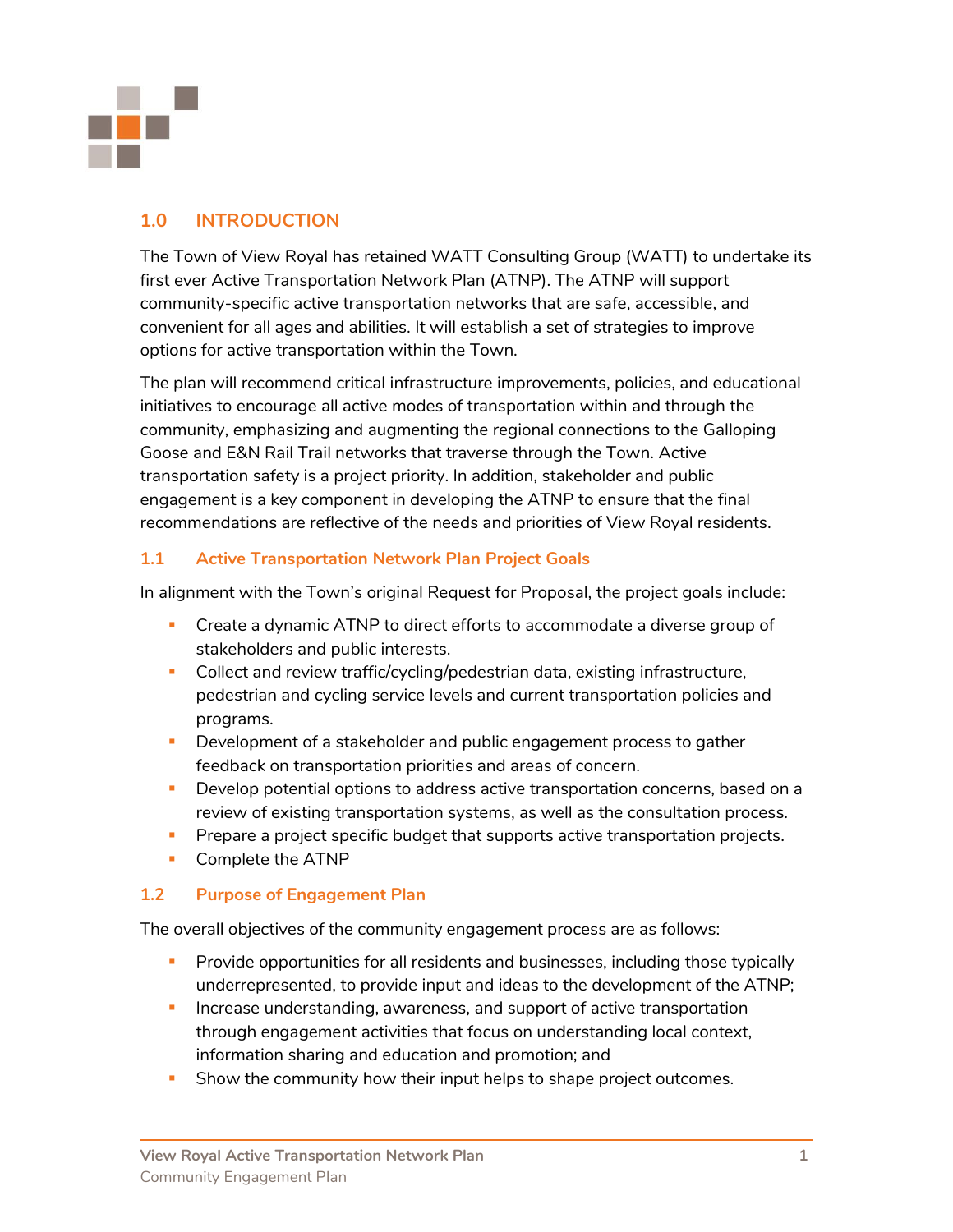

## **1.3 Project Key Messages**

The following key messages will be used in all communication materials and tools used to inform audiences about the project:

- **•** The Town of View Royal is undertaking its first ever Active Transportation Network Plan (ATNP) to support the development of active transportation options that are safe, accessible, and convenient for all ages and abilities
- **E** Active transportation is human-powered forms of commuting to work, school, recreation, socializing or running errands with the benefit of supporting active lifestyles and reducing greenhouse gas emissions
- **The ATNP will support the implementation of the Community Climate Action** Strategy goals to reduce greenhouse gas (GHG) emissions
- **The ATNP will support the overall goals and objectives in the ongoing OCP** update including goals to shift towards active modes of transportation.
- The Town of View Royal has hired Watt Consulting Group—a transportation and engineering firm based in Victoria—to prepare the ATNP.

## **2.0 PROJECT PHASES**

The View Royal Active Transportation Network Plan is being developed in a five-phase process, as shown below:

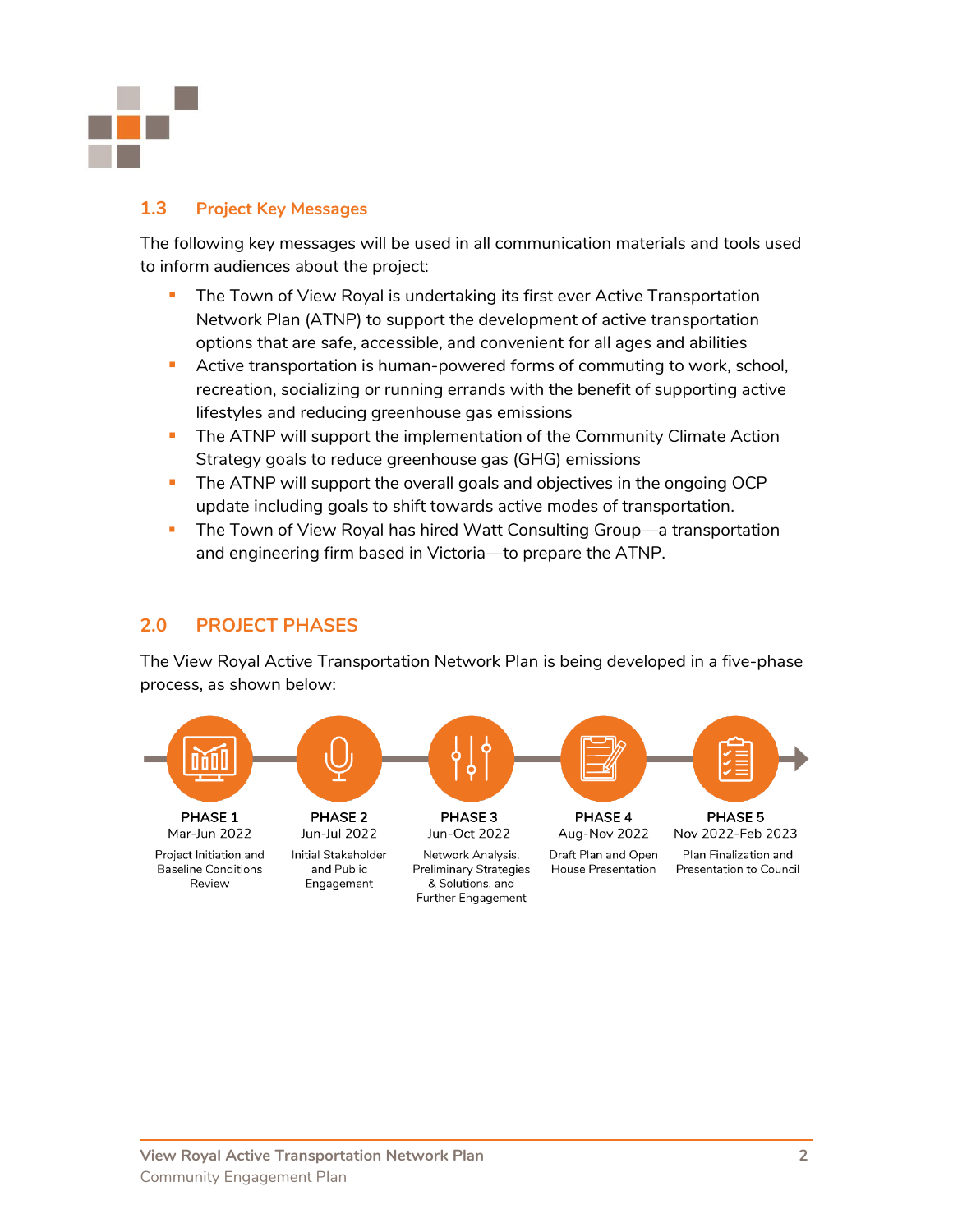

The project process uses engagement techniques to involve stakeholders and the public in alignment with the International Association for Public Participation (IAP2) Core Values for Public Participation. The seven core values of IAP2 are as follows:

- 1. Those who are affected by a decision have a right to be involved in the decisionmaking process.
- 2. Promise that the public's contribution will influence the decision.
- 3. Promote sustainable decisions by recognizing and communicating the needs and interests of all.
- 4. Seek out and facilitate the involvement of those potentially affected by or interested in a decision.
- 5. Seek input from participants in designing how they participate.
- 6. Provide participants with the information they need to participate in a meaningful way.
- 7. Communicate to participants how their input affected decisions.

Participation is targeted to fulfill the "Involve" and "Collaborate" aspects of the IAP2 Spectrum of Participation (see below).

|                                    | <b>INCREASING IMPACT ON THE DECISION</b>                                                                                                                                      |                                                                                                                                                                       |                                                                                                                                                                                                                      |                                                                                                                                                                                                      |                                                                  |
|------------------------------------|-------------------------------------------------------------------------------------------------------------------------------------------------------------------------------|-----------------------------------------------------------------------------------------------------------------------------------------------------------------------|----------------------------------------------------------------------------------------------------------------------------------------------------------------------------------------------------------------------|------------------------------------------------------------------------------------------------------------------------------------------------------------------------------------------------------|------------------------------------------------------------------|
|                                    | <b>INFORM</b>                                                                                                                                                                 | <b>CONSULT</b>                                                                                                                                                        | <b>INVOLVE</b>                                                                                                                                                                                                       | <b>COLLABORATE</b>                                                                                                                                                                                   | <b>EMPOWER</b>                                                   |
| <b>PUBLIC PARTIGIPATION GOAL</b>   | To provide the public<br>with balanced and<br>objective information<br>to assist them in<br>understanding the<br>problem, alternatives,<br>opportunities and/or<br>solutions. | To obtain public<br>feedback on analysis,<br>alternatives and/or<br>decisions.                                                                                        | To work directly with<br>the public throughout<br>the process to ensure<br>that public concerns<br>and aspirations are<br>consistently<br>understood and<br>considered.                                              | To partner with the<br>public in each aspect<br>of the decision<br>including the<br>development of<br>alternatives and the<br>identification of the<br>preferred solution.                           | To place final decision<br>making in the hands of<br>the public. |
| PUBLIC<br>¥<br>ε<br><b>PROMISE</b> | We will keep you<br>informed.                                                                                                                                                 | We will keep you<br>informed, listen to and<br>acknowledge concerns<br>and aspirations, and<br>provide feedback on<br>how public input<br>influenced the<br>decision. | We will work with you<br>to ensure that your<br>concerns and<br>aspirations are<br>directly reflected in<br>the alternatives<br>developed and provide<br>feedback on how<br>public input influenced<br>the decision. | We will look to you for<br>advice and innovation<br>in formulating<br>solutions and<br>incorporate your<br>advice and<br>recommendations into<br>the decisions to the<br>maximum extent<br>possible. | We will implement<br>what you decide.                            |

IAP2 Spectrum of Public Participation. Source: IAP2, 2018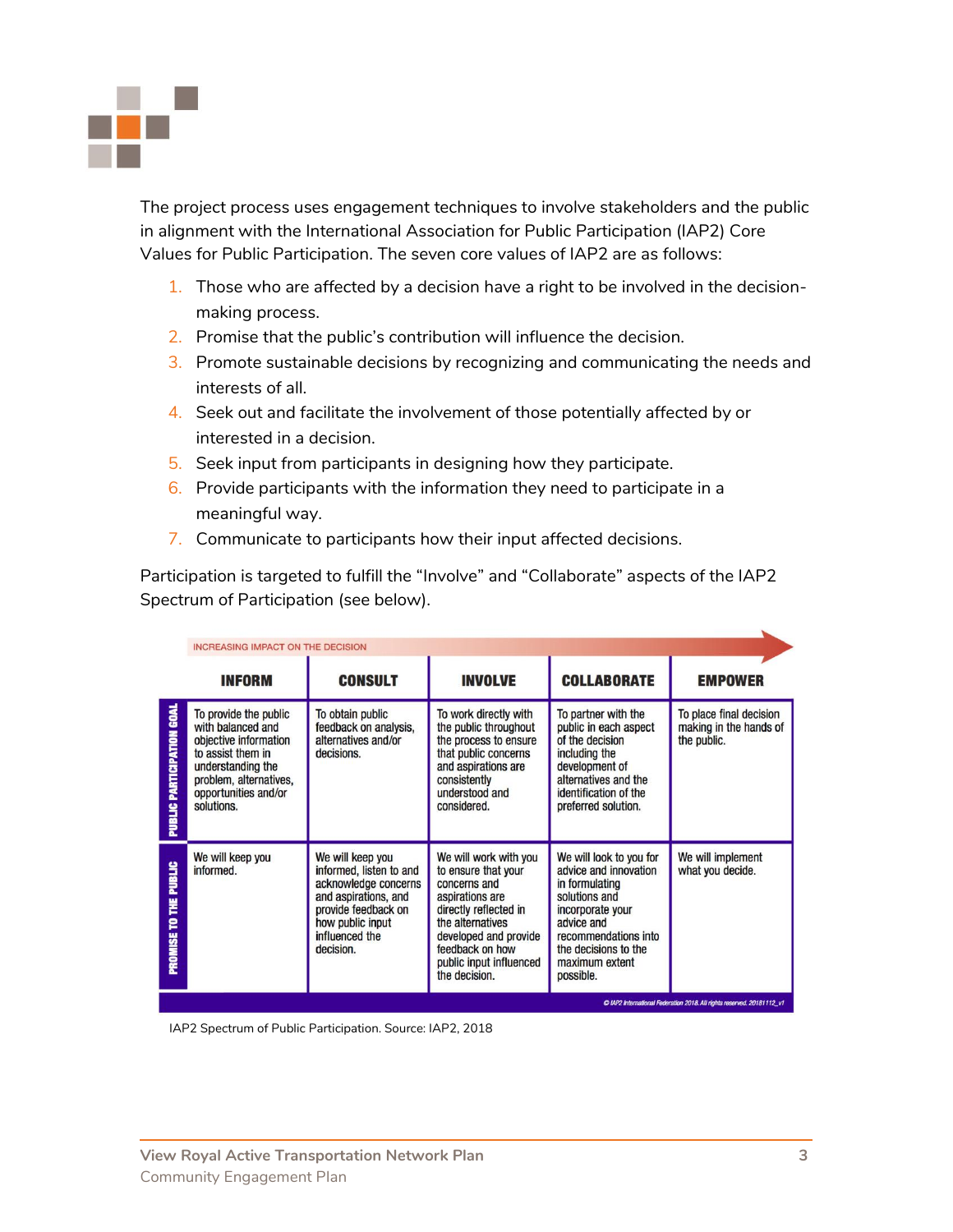

## **2.1 Engagement Tasks**

The overall engagement process for the ATNP is organized into three rounds that broadly align with Phases 2, 3, and 4 in the ATNP project schedule. It includes six tasks (utilizing both in-person and online engagement), which are described below.

## **Round 1 Engagement Phase 2 of the ATNP**

### **Community Ideas Fair + Project Launch**

- **Overview:** This task will introduce the community to the project through a series of maps and display boards through an in-person ideas fair. It will be an opportunity to gather initial feedback on the current state of active transportation in View Royal—including key barriers and concerns— as well as the opportunities to be considered in the ATNP. There will also be display boards showing precedents and best practices from other communities and participants will have a chance to vote what they like using sticky dots. Participants will also be directed to participate in the concurrent survey if they would like to provide additional feedback.
- **Format:** The ideas fair is proposed to be held in-person (outdoors) in a central location within View Royal. One event will be held in north View Royal (e.g., Chancellor Park) and the other event in south View Royal (e.g., Portage Park, Helmcken Centennial Park)
- **Timing:** June 25, 2022 (one day event with each event being three hours in length)

## **Online Survey #1**

- **Overview:** Drawing from the baseline conditions work completed in Phase 1 of the ATNP, WATT will develop specific questions to better understand the barriers facing View Royal residents who use the active transportation network. Questions will target corridors, intersections, as well as maintenance protocols.
- **Format:** Alchemer online survey platform
- **Timing:** June 2022 (the survey will launch one week prior to the Ideas Fair and remain open for three weeks following the Ideas Fair)

#### **Stakeholder Interviews**

**• Overview:** Following the survey, and to obtain more specific insights about active transportation barriers and opportunities, WATT will conduct interviews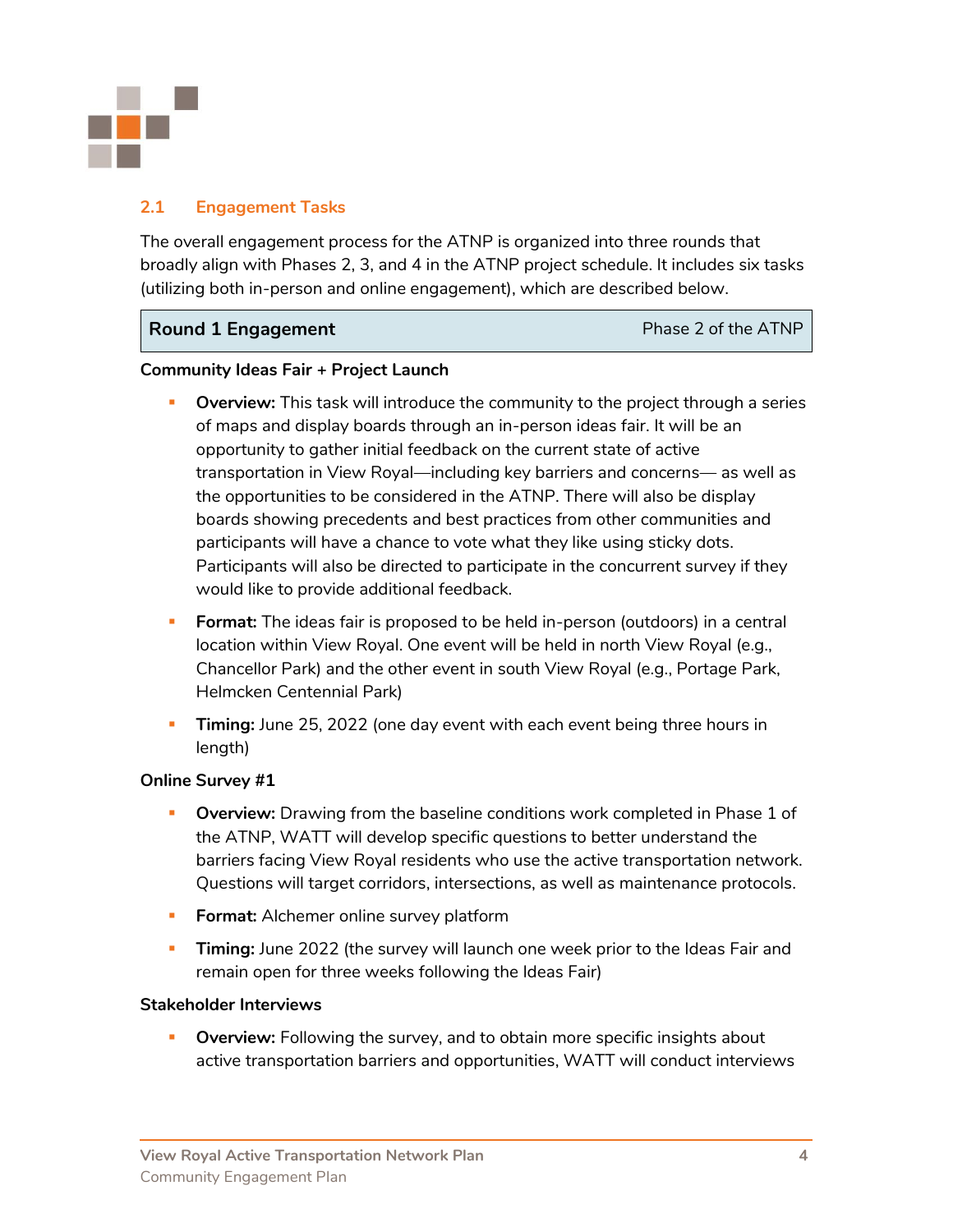

with First Nations communities and special interest groups to ensure we hear the voices of the seldom heard early in the process. These could include interviews with local business groups, community/resident groups, accessibility groups, and transportation focused groups. WATT will work with the Town to create a short-list of interviewees.

- **Format:** Phone or online via Microsoft Teams video conferencing.
- **Overview: July 2022**

### **Round 2 Engagement Phase 3 of the ATNP**

#### **Online Survey #2**

- **Overview:** At this stage of the plan process, our team will have identified active transportation options and developed preliminary strategies and solutions for the future network. Online Survey #2 will focus on presenting these draft recommendations to understand the community's overall level of support. The results from the survey will provide the key directions for the draft ATNP. The public will be able to provide feedback on:
	- ATNP draft vision, goals, and principles
	- Infrastructure and corridor options for the cycling and pedestrian networks
	- Prioritization of major intersection improvements and crossings
	- Potential policy and programming initiatives
	- Draft recommendations surrounding emerging trends (i.e. mobility scooters, electric kick scooters, and speed reduction)
- **Format:** Alchemer online survey platform
- **Timing:** September 2022

#### **Community Bikeshops**

**• Overview:** This task will invite the public to participate in 'bikeshops' led by the consulting team to provide participants with an opportunity to see where the active transportation improvements are being proposed in the context of the existing network. The purpose of the bikeshops is to present elements of the network analysis including different options for pedestrian and cycling infrastructure improvements that are being considered in the draft ATNP. Community members will be able to sign up via an online event management platform such as Eventbrite on a first come, first served basis. Participants will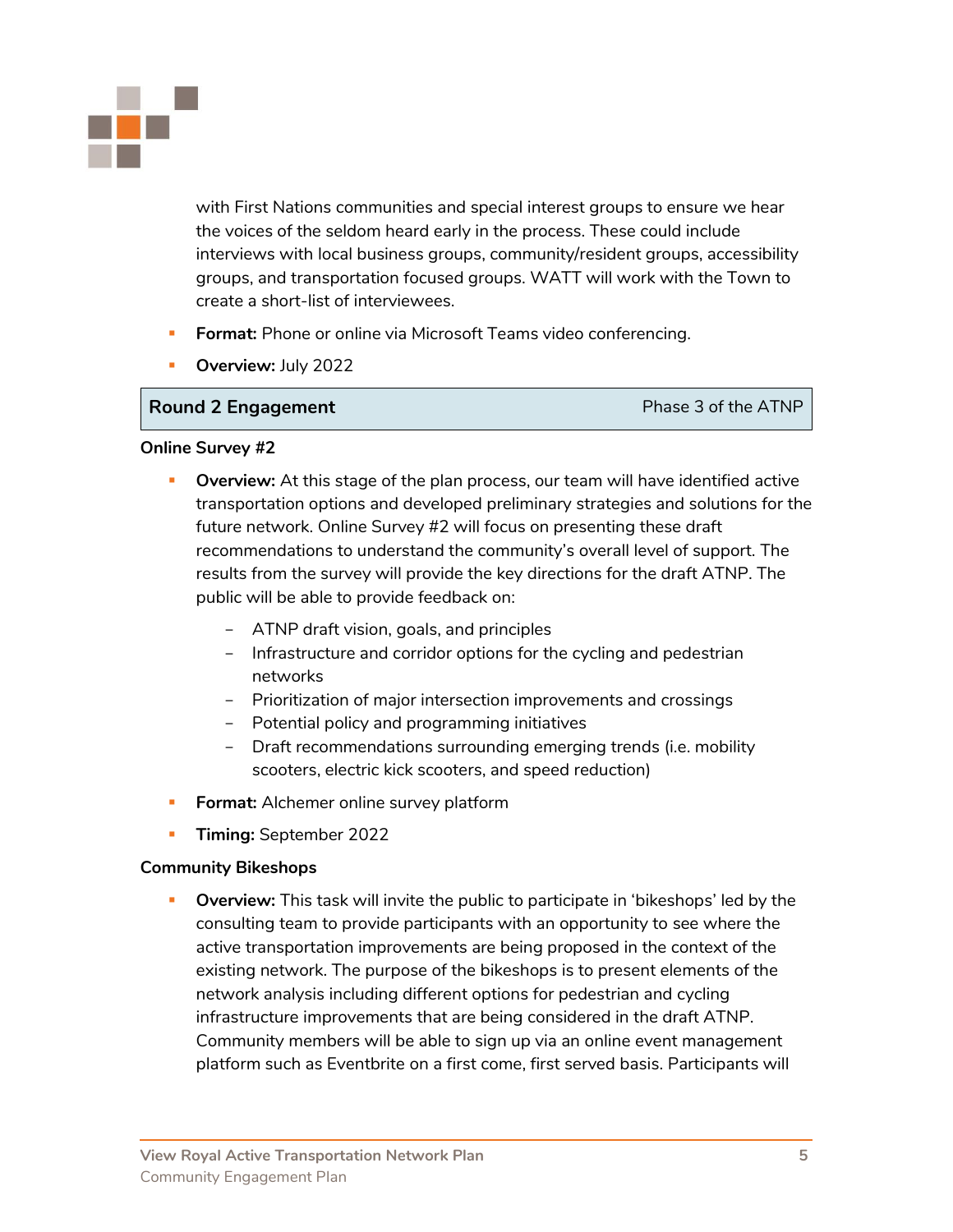

be asked to bring their own bicycles, but electric bike rentals will also be available for some participants who would like to have that experience.

- **Format:** In-person, outdoors throughout the community. Sign up via online platform. A total of three bikeshops would be held over the course of the day and follow the same routing / stops. WATT staff will lead the tours and develop questions to obtain feedback from the community. The public will be invited to participate in the bikeshops with a maximum of 10-15 participants per bikeshop to manage numbers. View Royal staff would also attend and provide local context. WATT will develop the materials for the event and work with the Town to recruit and manage participants through a website such as Eventbrite. One of the shops can be on foot, acknowledging that not everyone has access or is able to bike, should the Town desire
- **Timing:** September 2022

#### **Round 3 Engagement Phase 4 of the ATNP**

#### **Community Open House**

- **Overview:** At this stage of the plan process, our team will have developed the draft ATNP based on feedback received in previous rounds of engagement. This final engagement task will involve presenting the draft plan back to the community via an online or an in-person open house.
- **Format:** The open house could occur in-person at a public place such as the View Royal Community Hall or Town Hall (if COVID-19 public health restrictions allow) or online via the project webpage and Alchemer survey platform.
- **Timing:** November 2022 (one day event, three hours in length)

#### **Engagement Deliverables**

Key deliverables in the engagement process will be two 'What We Heard' summary reports that document key themes from the public and stakeholder engagement. These summaries will highlight the priority issues and barriers identified in Round 1, and the key feedback heard on the draft recommendations in Round 2.

Additionally, WATT will prepare a summary outlining key feedback heard during the Round 3 open house and how that feedback will be incorporated into the final report.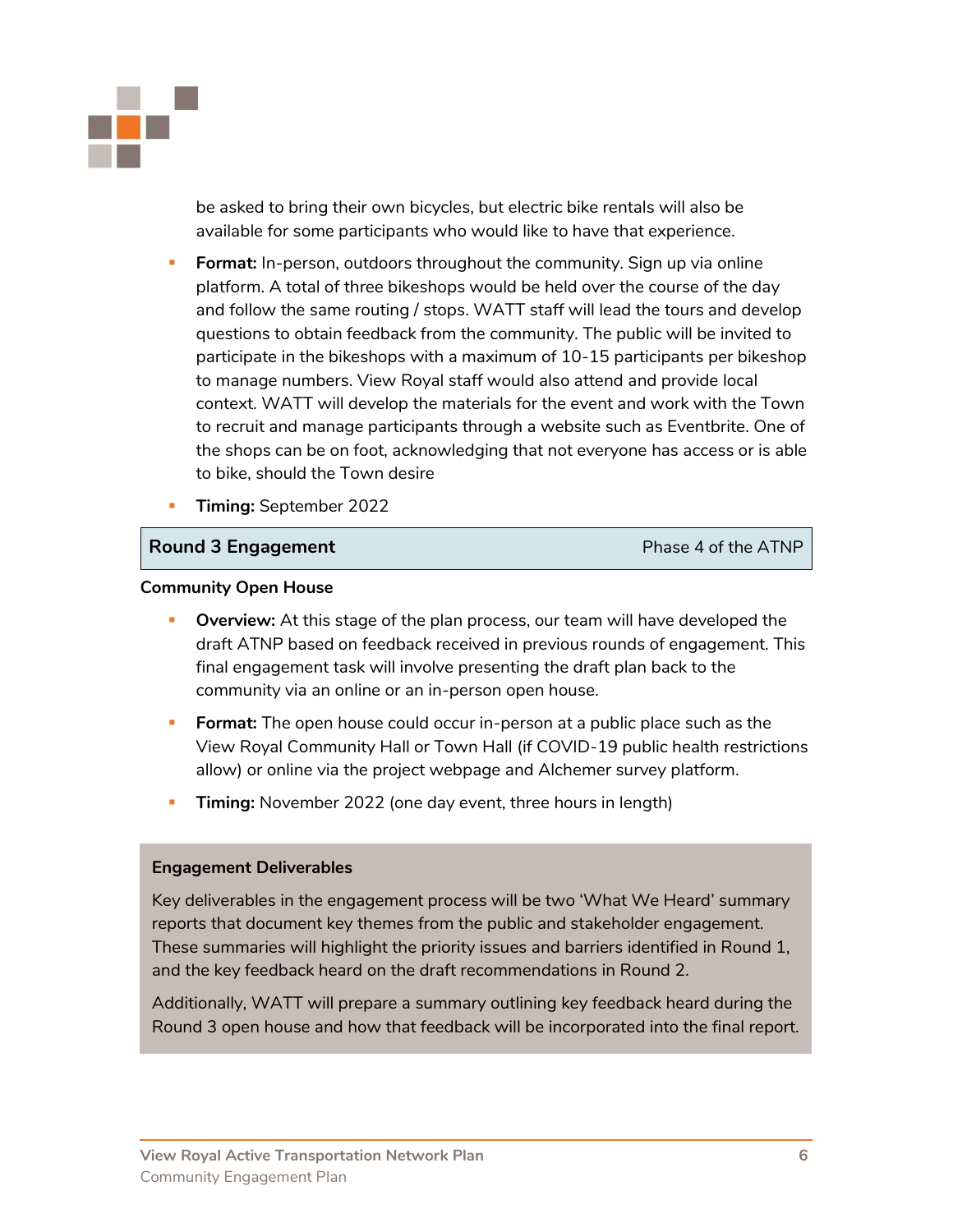

# **3.0 COMMUNICATIONS AND PROMOTIONS**

Communications and promotions will be critical for creating awareness around the project and its engagement processes. In particular, the following tools will be used:

- **Project Webpage** A project webpage will be developed and published to the Town's website to serve as a central depository for documents and updates pertaining to the project. The Town will be responsible for updating the project webpage, which will happen no less frequent than at each new phase of the project.
- **Social Media** Social media will be utilized to post information and updates about the project. Specifically, the Town's Facebook, Instagram, and Twitter accounts will be utilized to share information about the project and inform residents and businesses about how to get involved. This will include use of photos and short posts to generate interest. The Town will be responsible for the social media posts.
- **Media Outreach** In addition to the various municipal social media channels, media releases will be used to alert local media to public engagement opportunities. The consultant team will work with the Town to develop and circulate these materials. However, the Town will be responsible for finalizing and coordinating all media releases.
- **Promotional Video** A short promotional video will be produced to help promote project awareness and entice engagement. The Town will be responsible for producing the video, which may be used in social media outreach efforts.
- **Print and E-Newsletter** Project announcements and updates will be published in the Town's bi-annual print newsletter and monthly e-newsletter. Engaged citizens will be given the opportunity at events to sign up for the e-newsletter to receive project updates. The Town will be responsible for collecting email addresses and publishing project announcements to the newsletters.

*WATT will play a lead role in creating the content for the communications and promotional materials. This will include relevant content / key messages for the media releases, posters, graphics, and other marketing materials. The Town will be responsible for publishing and releasing this content.*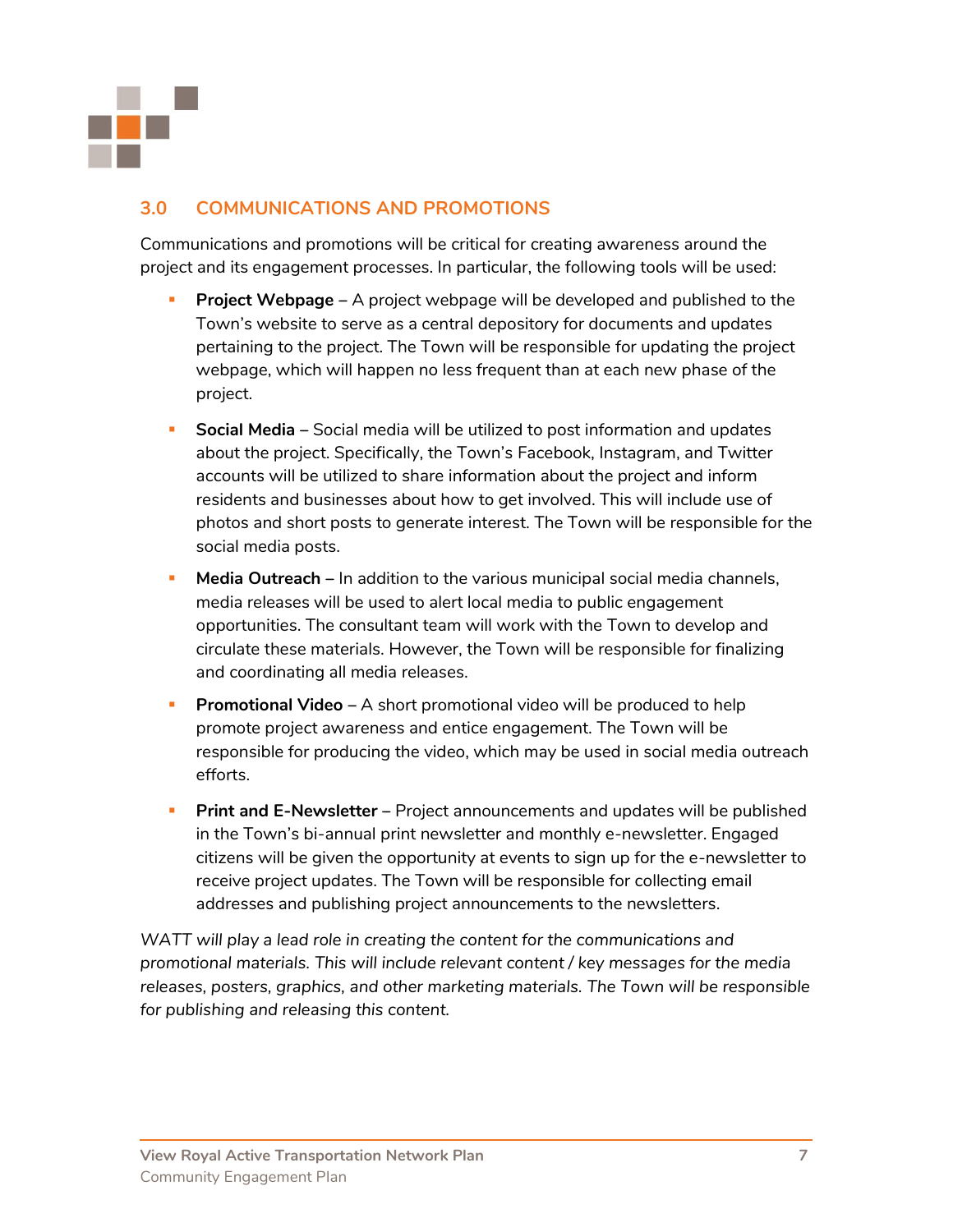

# **4.0 KEY AUDIENCES & STAKEHOLDERS**

The following key audiences will be engaged in this project and will help shape the final outcomes of the ATNP.

- BC Transit
- **Canadian National Institute for the Blind (CNIB)**
- Capital Bike
- Capital Regional District (Parks & Environmental Services, Planning & Protective Services)
- DND & Seaspan
- **Exquimalt and Songhees Nations**
- **■** Island Corridor Foundation
- Local businesses
- **E** Ministry of Transportation and Infrastructure
- **EXECT** Neighbouring municipalities (City of Colwood, Township of Esquimalt, and District of Saanich)
- Residents
- School District 61 and Parent Advisory Committees (PACs)
- **E** Silver Threads Service
- Social Planning and Research Council of BC (SPARC BC)
- Town of View Royal Council and Committee of the Whole
- Town staff
- **View Royal Climate Coalition**
- **View Royal Community Association**
- Walk On, Victoria
- Westshore Parks and Rec

## **5.0 ENGAGEMENT STRATEGY FRAMEWORK**

The following framework outlines the detailed activities required to undertake the engagement. The table includes [a] the proposed engagement activity, [b] the objectives of the activity, [c] the anticipated outcomes, [d] the key audience, [e] the date, and [f] the responsibilities between the consulting team and the Town of View Royal.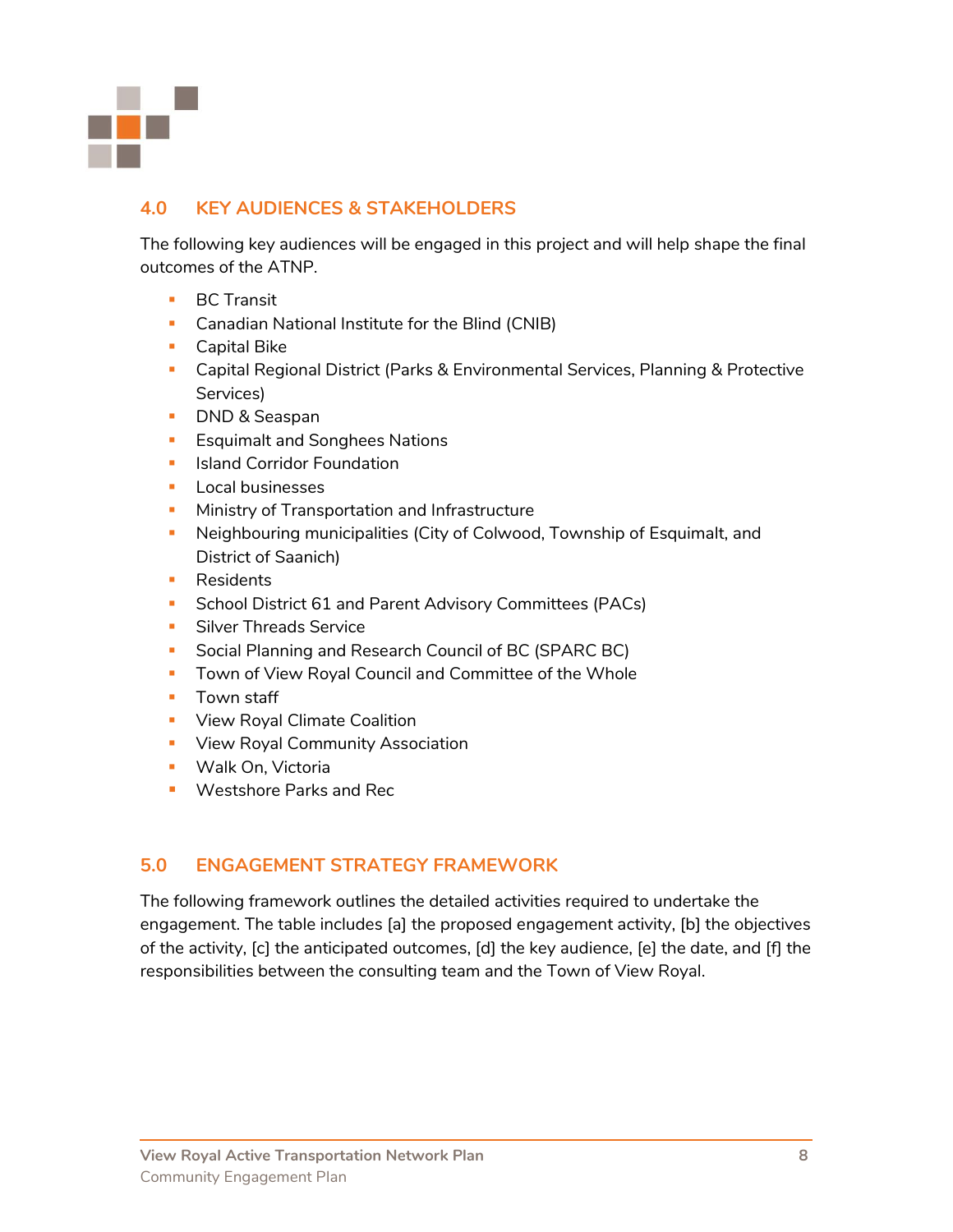

| <b>ROUND / TASK</b>                                            |                                                                                                                               | <b>OBJECTIVES</b>                                                                                                                                                                                                                                                      | <b>DESIRED</b><br><b>OUTCOMES</b>                                                                                                                                                                                                                                                             | <b>TARGETED</b><br><b>AUDIENCE</b>                                                                                                                                  | <b>DATE</b>         | <b>RESPONSIBILITIES</b>                                                                                                                                                                                                                                                                                                                                                                            |
|----------------------------------------------------------------|-------------------------------------------------------------------------------------------------------------------------------|------------------------------------------------------------------------------------------------------------------------------------------------------------------------------------------------------------------------------------------------------------------------|-----------------------------------------------------------------------------------------------------------------------------------------------------------------------------------------------------------------------------------------------------------------------------------------------|---------------------------------------------------------------------------------------------------------------------------------------------------------------------|---------------------|----------------------------------------------------------------------------------------------------------------------------------------------------------------------------------------------------------------------------------------------------------------------------------------------------------------------------------------------------------------------------------------------------|
| <b>ROUND</b><br>$\mathbf{1}$<br>(Phase<br>2 of the<br>project) | Task name:<br>Community<br><b>Ideas Fair</b><br>Engagement<br>format: In-<br>person<br>(outdoors) in<br>a central<br>location | $\blacksquare$ Introduce the<br>community to the<br>project through a<br>series of maps and<br>display boards<br>Receive feedback on<br>the challenges /<br>barriers to active<br>transportation<br>Receive feedback on<br>the opportunities to<br>explore in the ATNP | Understand-at a<br>high-level-what the<br>common challenges<br>are pertaining to<br>active transportation<br>Understand what the<br>٠<br>community's<br>priorities are for<br>active transportation<br>Understand what<br>٠<br>guiding principles are<br>important to consider<br>in the ATNP | Key Stakeholders as<br>identified in Section<br>4.0<br>View Royal residents<br>Commuters and<br>employees of View<br>Royal                                          | June 2022           | <b>Consulting Team:</b><br>• Design event materials including<br>promotions (e.g., poster)<br>• Facilitate event<br>Analyze the feedback<br>Town:<br>• Review the content for the Community<br>Ideas Fair and provide feedback to<br><b>WATT</b><br>Inform the wider community about the<br>project and the Community Ideas Fair<br>through various communication<br>channels (e.g., social media) |
|                                                                | Task name:<br>Online Survey<br>#1<br>Engagement<br>format:<br>Alchemer                                                        | • Receive detailed<br>feedback on where<br>people walk / cycle<br>and the key barriers to<br>active transportation,<br>as well as priorities for<br>improvement                                                                                                        | Have a more detailed<br>understanding of<br>active transportation<br>barriers in the<br>community<br>Have clearer<br>direction on the<br>vision and guiding<br>principles for the<br><b>ATNP</b>                                                                                              | Key Stakeholders as<br>identified in Section<br>4.0<br>View Royal residents<br>٠<br>Commuters and<br>employees of View<br>Royal<br>Council<br>m.<br>Town staff<br>٠ | June / July<br>2022 | <b>Consulting Team:</b><br>• Develop the survey questions<br>• Create survey in Alchemer<br>• Produce a summary of what was heard<br>Town:<br>Review the survey questions and<br>provide feedback to WATT<br>• Promote the survey to the wider<br>community                                                                                                                                        |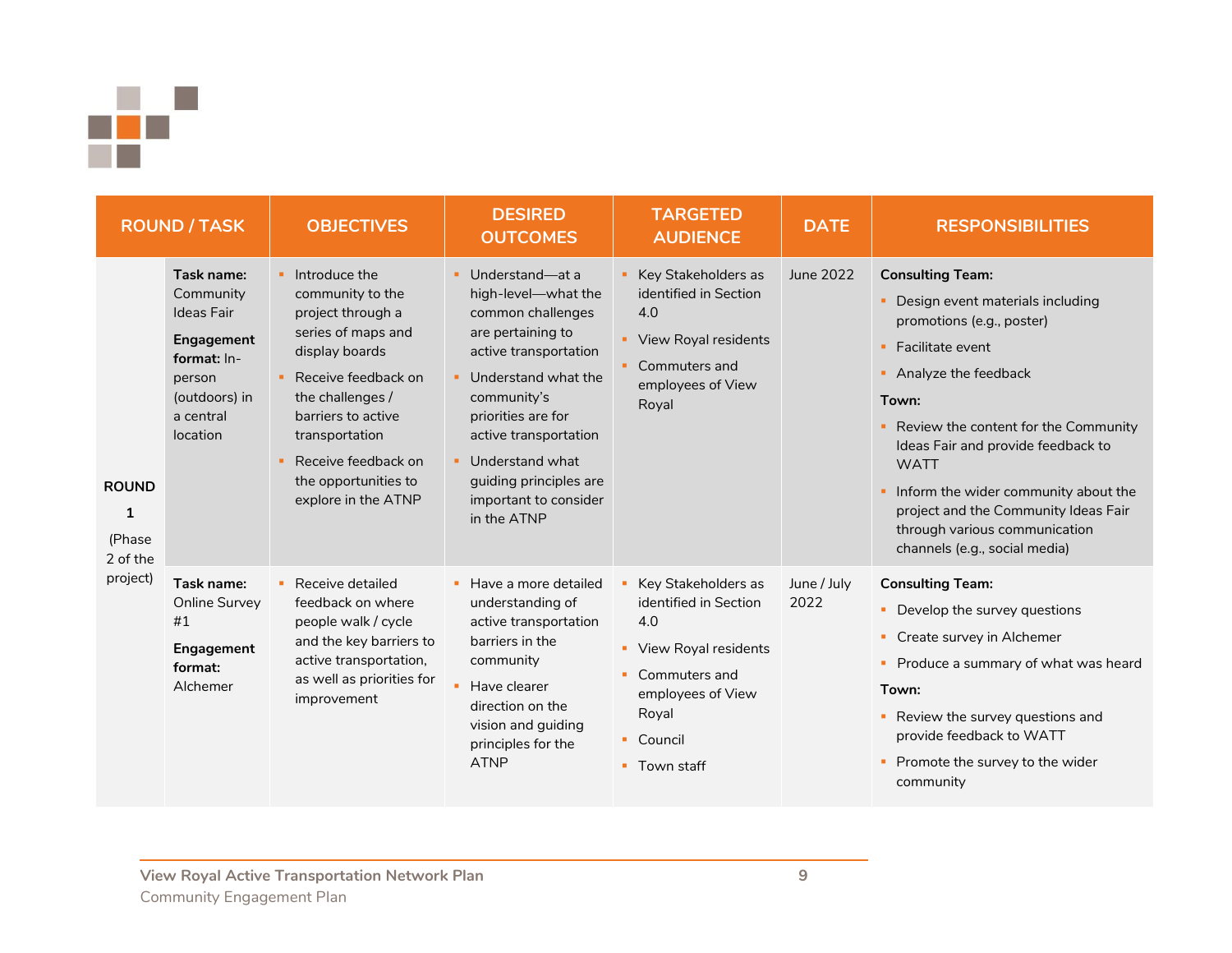|  | × |
|--|---|
|  |   |

| <b>ROUND / TASK</b>                                                                                                                             | <b>OBJECTIVES</b>                                                                                                                                                                                                                                                                                                  | <b>DESIRED</b><br><b>OUTCOMES</b>                                                                                              | <b>TARGETED</b><br><b>AUDIENCE</b>                                                                                 | <b>DATE</b>      | <b>RESPONSIBILITIES</b>                                                                                                                                                       |
|-------------------------------------------------------------------------------------------------------------------------------------------------|--------------------------------------------------------------------------------------------------------------------------------------------------------------------------------------------------------------------------------------------------------------------------------------------------------------------|--------------------------------------------------------------------------------------------------------------------------------|--------------------------------------------------------------------------------------------------------------------|------------------|-------------------------------------------------------------------------------------------------------------------------------------------------------------------------------|
| Task name:<br><b>Stakeholder</b><br><b>Interviews</b><br>Engagement<br>format: Short<br>interviews via<br>phone or<br>Microsoft<br><b>Teams</b> | • Learn about how the<br>stakeholders are<br>involved in active<br>transportation<br>Learn about the key<br>barriers / issues facing<br>active transportation<br>users in View Royal<br>$\blacksquare$ Learn about the<br>specific changes they<br>would like to see in<br>the active<br>transportation<br>network | Have a more detailed<br>understanding of<br>stakeholder priorities<br>/ desires around the<br>active transportation<br>network | Key Stakeholders as<br>identified in Section<br>4.0 (shortlist of<br>interviewees to be<br>confirmed with<br>Town) | <b>July 2022</b> | <b>Consulting Team:</b><br>Develop the interview questions<br>Conduct the interviews<br>٠<br>Town:<br>Confirm / provide list of stakeholders to<br>٠<br>contact and interview |

#### ➔ **DELIVERABLE: "WHAT WE HEARD" ENGAGEMENT SUMMARY REPORT #1**

| <b>ROUND</b>                                     | Task name:<br>Online Survey<br>#2 | Present the draft plan<br>goals and vision to<br>obtain feedback                                              | Learn about what<br>residents like about<br>the plan and what                                                                | Key Stakeholders as<br>identified in Section<br>4.0                                     | September<br>2022 | <b>Consulting Team:</b><br>Develop the survey questions                                                                                           |
|--------------------------------------------------|-----------------------------------|---------------------------------------------------------------------------------------------------------------|------------------------------------------------------------------------------------------------------------------------------|-----------------------------------------------------------------------------------------|-------------------|---------------------------------------------------------------------------------------------------------------------------------------------------|
| $\overline{2}$<br>(Phase<br>3 of the<br>project) | Engagement<br>format:<br>Alchemer | Present the draft plan<br>recommendations to<br>obtain feedback<br>Help prioritize the<br><i>improvements</i> | needs to be revised<br>Understand what the<br>community sees as<br>the priorities through<br>level of support and<br>ranking | View Royal residents<br>Commuters and<br>employees of View<br>Royal<br>Local businesses |                   | Create survey in Alchemer<br>Town:<br>Review the survey questions and<br>provide feedback to WATT<br>Promote the survey to the wider<br>community |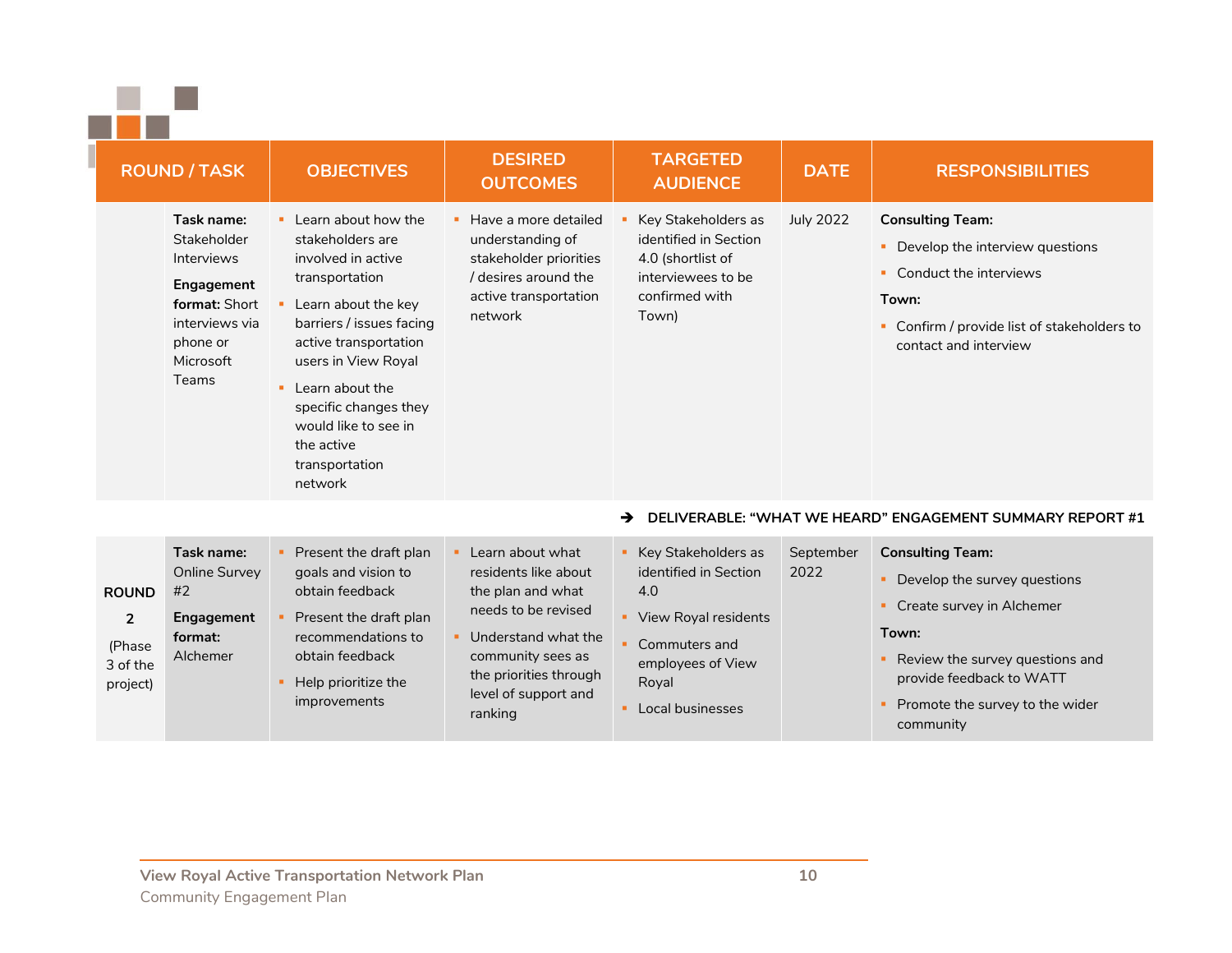|  | ١<br>٠ |
|--|--------|
|  | ×      |

| <b>ROUND / TASK</b>                                 |                                                                                                                                                                                               | <b>OBJECTIVES</b>                                                                                                                                                                                                   | <b>DESIRED</b><br><b>OUTCOMES</b>                                                                                                                                                         | <b>TARGETED</b><br><b>AUDIENCE</b>                                                                                                           | <b>DATE</b>       | <b>RESPONSIBILITIES</b>                                                                                                                                                                                                                                                                                                                                                                                             |
|-----------------------------------------------------|-----------------------------------------------------------------------------------------------------------------------------------------------------------------------------------------------|---------------------------------------------------------------------------------------------------------------------------------------------------------------------------------------------------------------------|-------------------------------------------------------------------------------------------------------------------------------------------------------------------------------------------|----------------------------------------------------------------------------------------------------------------------------------------------|-------------------|---------------------------------------------------------------------------------------------------------------------------------------------------------------------------------------------------------------------------------------------------------------------------------------------------------------------------------------------------------------------------------------------------------------------|
|                                                     | Task name:<br>Community<br>bikeshops<br>Engagement<br>format: In-<br>person/<br>outdoors<br>(sign-up<br>online)                                                                               | • Show the community<br>in-person where<br>active transportation<br>improvements are<br>proposed<br>• Receive feedback on<br>proposed<br>improvements<br>• Promote active<br>transportation to<br>community members | Gain a better<br>×.<br>understanding of<br>what community<br>members think about<br>the proposed<br>improvements<br>• Increased<br>enthusiasm and<br>support for active<br>transportation | Key Stakeholders as<br>identified in Section<br>4.0<br>×.<br>View Royal residents                                                            | September<br>2022 | <b>Consulting Team:</b><br>Plan event logistics including route,<br>schedule, etc.<br>Record feedback from participants<br>٠<br>Town:<br>Manage online sign-up and promote<br>the event to the community                                                                                                                                                                                                            |
|                                                     |                                                                                                                                                                                               |                                                                                                                                                                                                                     |                                                                                                                                                                                           | →                                                                                                                                            |                   | DELIVERABLE: "WHAT WE HEARD" ENGAGEMENT SUMMARY REPORT #2                                                                                                                                                                                                                                                                                                                                                           |
| <b>ROUND</b><br>3<br>(Phase<br>4 of the<br>project) | Task name:<br>Present draft<br>plan at open<br>house<br>Engagement<br>format: In-<br>person at a<br>public place<br>or online via<br>project<br>webpage and<br>Alchemer<br>survey<br>platform | • Present and receive<br>feedback on the key<br>recommendations of<br>the ATNP<br>Present and receive<br>feedback on the vision<br>and goals of the ATNP                                                            | Update and finalize<br>$\mathbf{H}^{\prime}$<br>the vision, guiding<br>principles and<br>recommendations                                                                                  | Key Stakeholders as<br>$\mathbf{H}$ .<br>identified in Section<br>4.0<br>Residents<br>٠<br>Local businesses<br>Council<br>п.<br>• Town staff | November<br>2022  | <b>Consulting Team:</b><br>Design event materials including<br>promotions (e.g., poster)<br>Manage the open house content on the<br>online platform (if online)<br>Attend and respond to questions from<br>the public<br>Town:<br>Review the display boards and provide<br>feedback to WATT<br>Inform the wider community about the<br>Open House through various<br>communication channels (e.g., social<br>media) |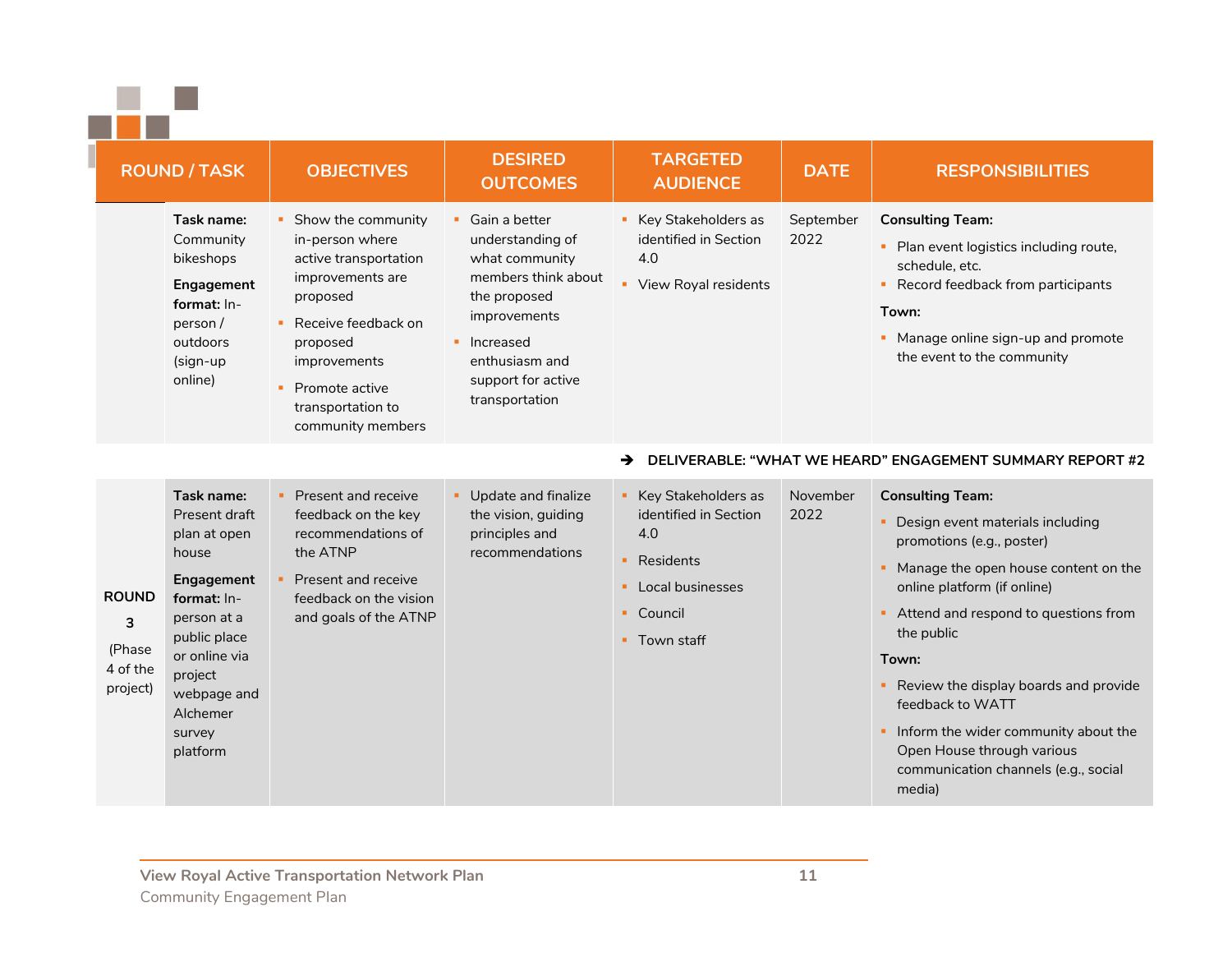| <b>ROUND / TASK</b> | <b>OBJECTIVES</b> | <b>DESIRED</b><br><b>OUTCOMES</b> | <b>TARGETED</b><br><b>AUDIENCE</b> | <b>DATE</b> | <b>RESPONSIBILITIES</b>             |  |  |
|---------------------|-------------------|-----------------------------------|------------------------------------|-------------|-------------------------------------|--|--|
|                     |                   |                                   |                                    |             | Attend and support consulting team  |  |  |
|                     |                   |                                   |                                    |             | Confirm/book venue                  |  |  |
|                     |                   |                                   |                                    |             | Event logistics + set-up assistance |  |  |
|                     |                   |                                   |                                    |             | Supplies + printing                 |  |  |
|                     |                   |                                   |                                    |             | Event support + participation       |  |  |

➔ **DELIVERABLE: SUMMARY OF FEEDBACK HEARD DURING ROUND 3 OPEN HOUSE**